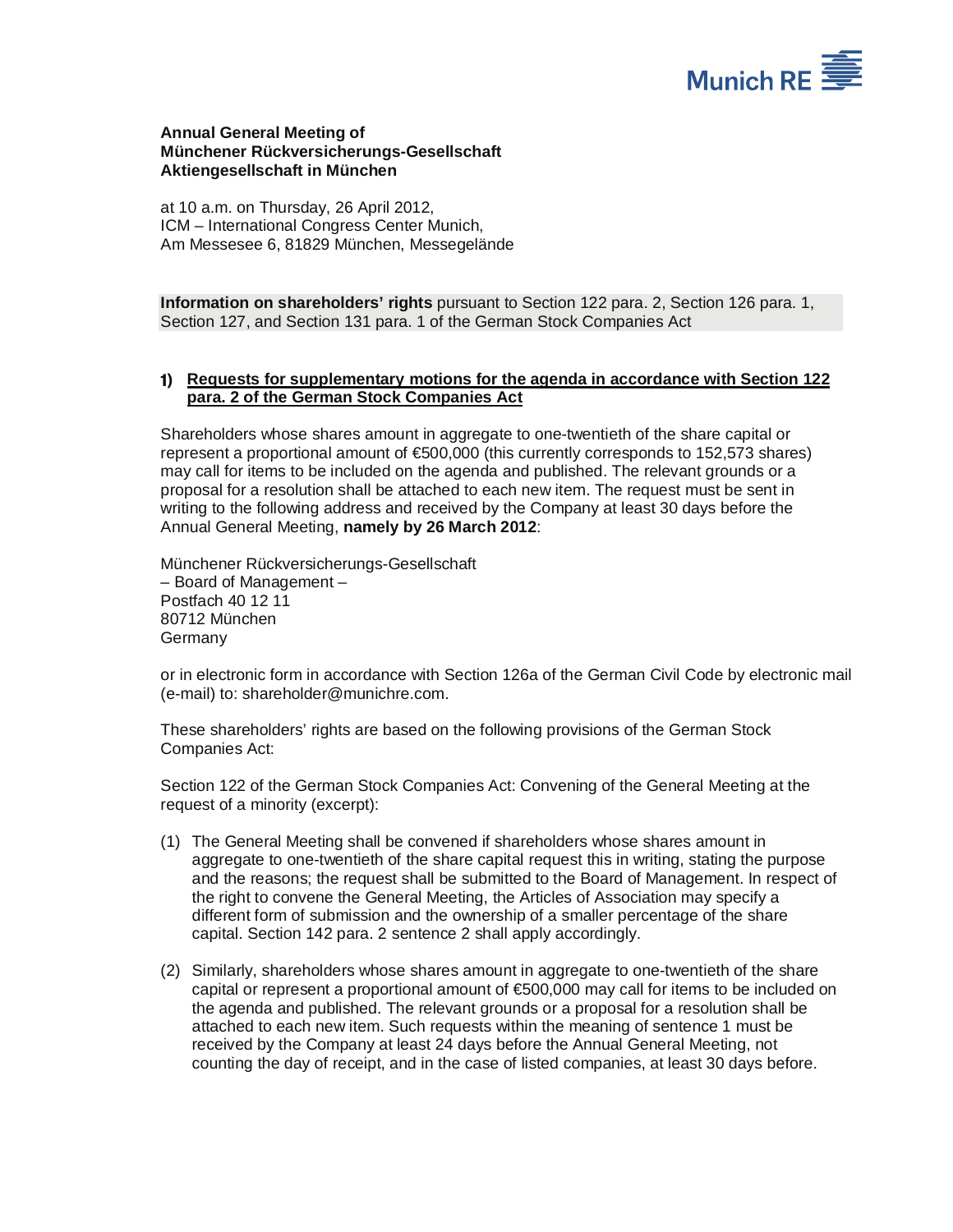

Section 142 of the German Stock Companies Act: Appointment of a special auditor (excerpt)

(2)  $\ldots$ ) <sup>2</sup>The applicants must prove that they have been holders of the shares for at least three months before the day of the Annual General Meeting and that they will continue to hold the shares until the decision regarding the application is made. (...)

## **2) Countermotions and nominations in accordance with Section 126 para. 1 and Section 127 of the German Stock Companies Act**

Company shareholders may submit countermotions to proposals by the Board of Management and/or the Supervisory Board regarding specific items on the agenda and also nominations. Countermotions must include the grounds for their submission. All countermotions, nominations and other requests by shareholders relating to the Annual General Meeting should be addressed to:

Münchener Rückversicherungs-Gesellschaft GL1.2 – Annual General Meeting Postfach 40 12 11 80712 München Germany Fax: +49 89 38 91-7 22 55

or by electronic mail (e-mail) to: shareholder@munichre.com.

Shareholder countermotions and nominations that have to be published will be posted on the internet at www.munichre.com/agm together with the name of the shareholder and the relevant grounds. Any comments by the management will also be posted there. All countermotions to items on this agenda and nominations received at the above address **by midnight on 11 April 2012** will be duly considered.

Under Section 341k of the German Commercial Code, the auditors of German insurance companies' financial statements are appointed not by the Annual General Meeting but by the Supervisory Board. The possibility of nominations from shareholders is thus particularly relevant if the agenda for the Annual General Meeting includes the election of members of the Supervisory Board.

These shareholders' rights are based on the following provisions of the German Stock Companies Act, which also govern the conditions under which publication of countermotions and nominations may be dispensed with:

Section 126 of the German Stock Companies Act: Motions from shareholders

(1) Motions from shareholders, including their names, the reasons, and any comments by the Board of Management, shall be made accessible to those entitled as specified in Article 125 paras. 1 to 3 under the conditions stated therein if, at least 14 days before the Annual General Meeting of the Company, the shareholders have sent a countermotion to a proposal of the Board of Management and Supervisory Board regarding a specific item on the agenda, with reasons, to the address stated for this purpose in the invitation. The date of receipt does not count. In the case of listed companies, this information shall be made accessible on the Company's internet website. Section 125 para. 3 shall apply accordingly.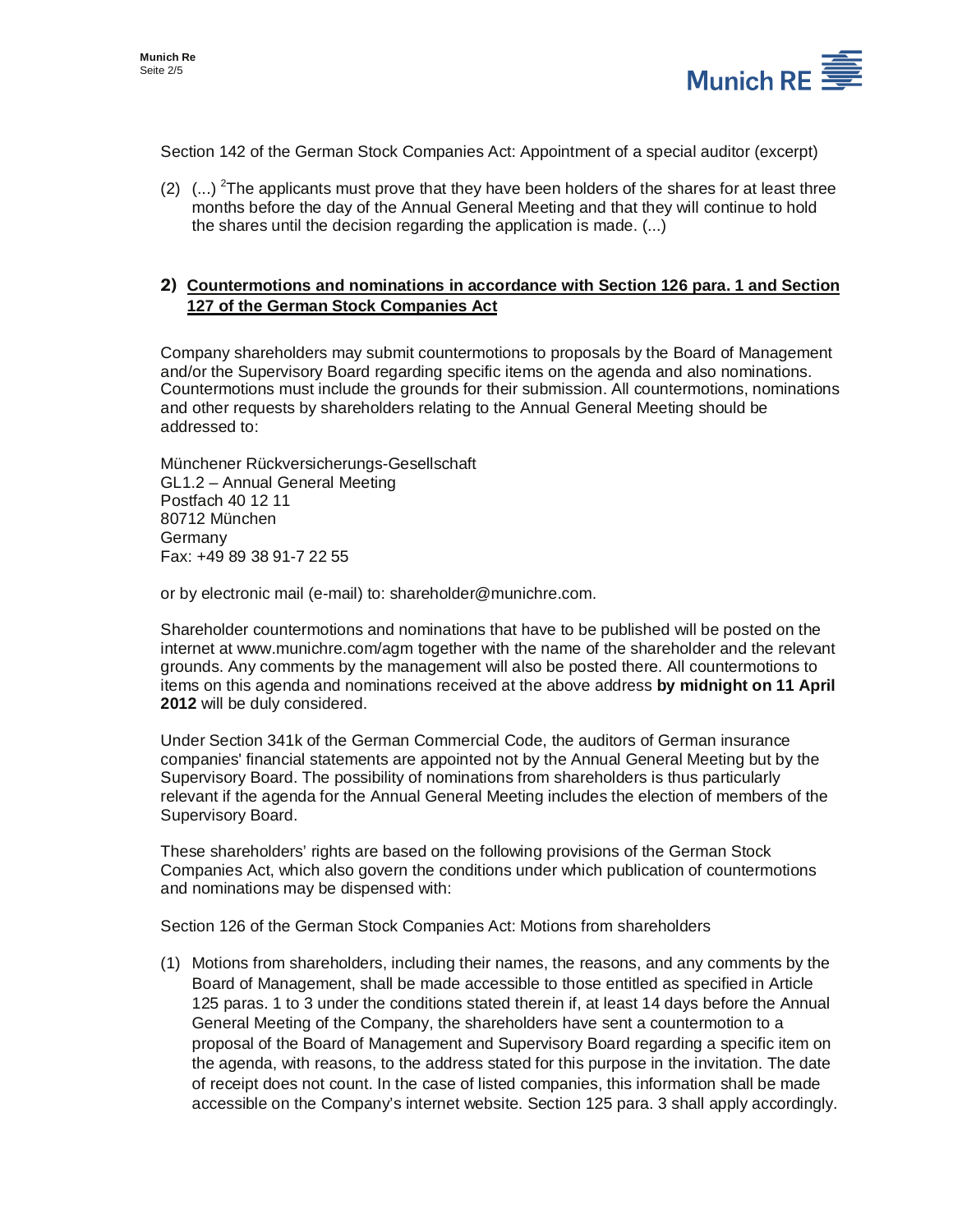

- (2) A countermotion and its reasons do not need to be made accessible if
	- 1. the Board of Management would commit an offence by making such matters accessible,
	- 2. the countermotion would lead to a resolution by the Annual General Meeting in violation of applicable law or the Articles of Association,
	- 3. main points of the reasons clearly contain false or misleading or insulting statements,
	- 4. a countermotion of the shareholder relating to the same subject matter has already been made accessible to an Annual General Meeting of the Company pursuant to Section 125 of the German Stock Companies Act,
	- 5. the same countermotion of the shareholder relating to the same subject matter has already been made accessible to at least two of the Annual General Meetings of the Company in the past five years pursuant to Section 125 of the German Stock Companies Act and less than one-twentieth of the share capital represented at the Annual General Meeting voted in its favour,
	- 6. the shareholder indicates that he or she will not attend or be represented at the Annual General Meeting, or
	- 7. in the past two years at two Annual General Meetings, the shareholder notified the Company of a countermotion but did not present that countermotion or did not have it presented.

Moreover, the reason need not be published if it is longer than 5,000 characters in total.

(3) If several shareholders present countermotions on the same subject matter, the Board of Management may combine countermotions and the reasons for them.

Section 127 of the German Stock Companies Act: Nominations from shareholders

Section 126 applies mutatis mutandis to shareholders' nominations for Supervisory Board members or auditors. No grounds have to be given for the nominations. The Board of Management need not publish nominations that lack the information required under in Section 124 para. 3 sentence 2 and Section 125 para. 1 sentence 5 of the German Stock Companies Act.

Section 124 of the German Stock Companies Act: Publication of requests for supplementary motions; motions for resolution (excerpt)

(3) For every item on the agenda on which the Annual General Meeting is to vote, the Board of Management and the Supervisory Board – or in the case of elections to the Supervisory Board and appointment of auditors, the Supervisory Board alone – shall include a motion for resolution in the invitation to the Meeting. In the case of companies within the meaning of Section 264d of the German Commercial Code, the Supervisory Board's proposal for the appointment of the auditor shall be based on the recommendation of the Audit Committee. Sentence 1 shall not apply if the Annual General Meeting is bound by Section 6 of the German Act on Co-Determination in the Coal, Iron and Steel Industry to follow nomination proposals for the election of Supervisory Board members, or if the subject matter of the motion has been put on the agenda at the request of a minority. Nominations for the election of Supervisory Board members or appointment of auditors shall state the proposed candidates' name, occupation and place of residence. If the Supervisory Board has to partly comprise members representing the employees, Supervisory Board resolutions concerning nominations for the election of Supervisory Board members require only a majority of the votes of the Supervisory Board members representing the shareholders; application of Section 8 of the German Act on Co-Determination in the Coal, Iron and Steel Industry shall remain unaffected.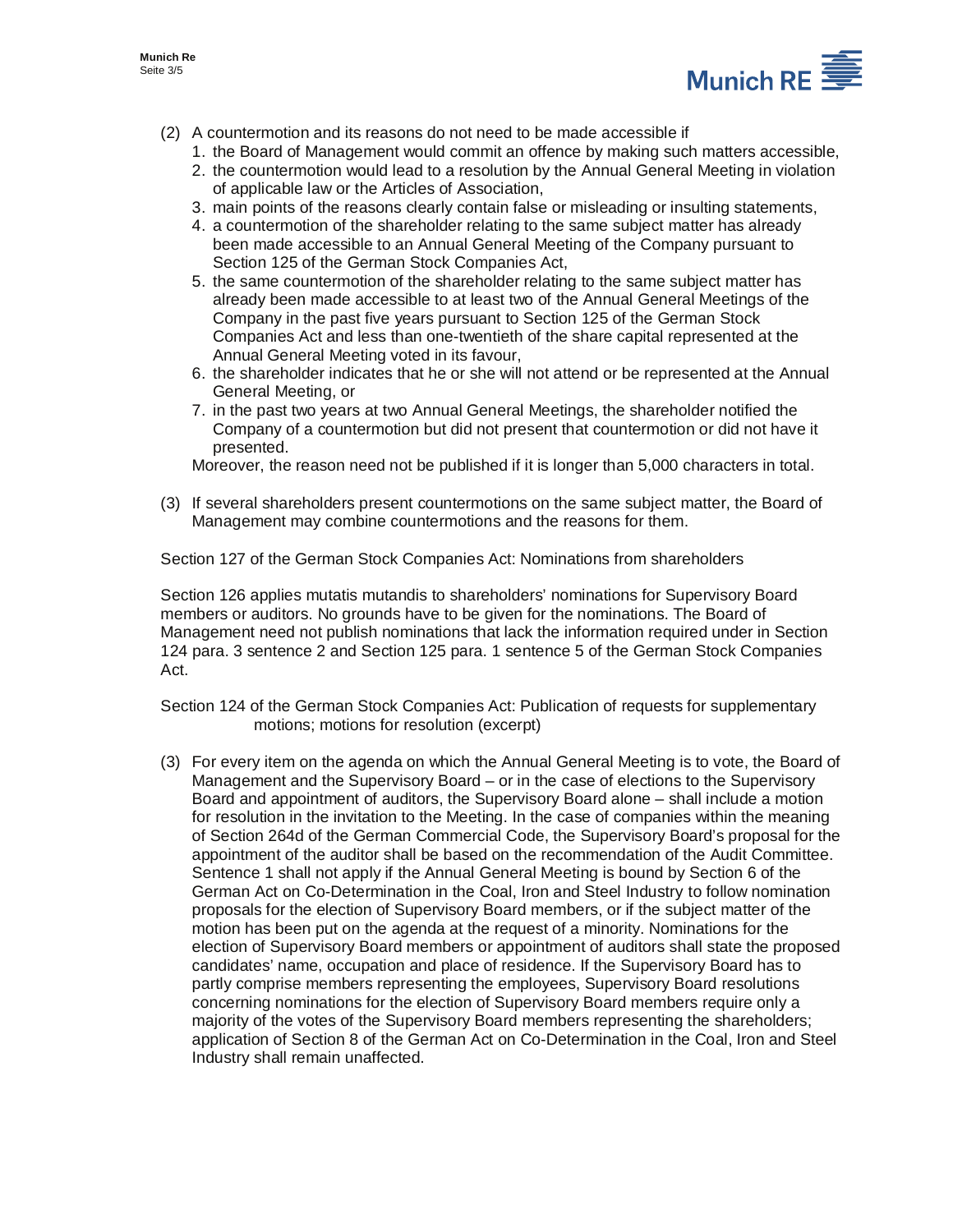

## **3) Right to information in accordance with Section 131 para. 1 of the German Stock Companies Act**

At the Annual General Meeting on 26 April 2012, every shareholder or shareholder representative may request from the Board of Management information regarding the Company's affairs, the Company's legal and business relations with affiliated companies, the financial position of the Group and of companies included in the consolidated financial statements, insofar as the information is necessary to permit a proper evaluation of the relevant item on the agenda.

These shareholders' rights are based on the following provisions of the German Stock Companies Act, which also govern the conditions under which the furnishing of information may be dispensed with:

Section 131: Shareholders' right to information

- (1) Every shareholder may request from the Board of Management information regarding the Company's affairs, insofar as the information is necessary to permit a proper evaluation of the relevant item on the agenda. This duty to provide information shall include the Company's legal and business relations with affiliated companies. If a company avails itself of the facilitations under Section 266 para. 1 sentence 3, Section 276 or Section 288 of the German Stock Companies Act, shareholders may request that the annual financial statements be presented to them at the Annual General Meeting in a form that would have been available to them without application of these provisions. The duty of the Board of Management of a parent company (Section 290 paras. 1 and 2 of the German Commercial Code) to provide information at the Annual General Meeting at which the consolidated financial statements and the group management report are submitted also includes the position of the group and the companies consolidated in the financial statements.
- (2) The information shall comply with the principles of diligent and accurate accountability. The Articles of Association or the rules of procedure in accordance with Section 129 may empower the Chairman of the Meeting to set appropriate time limits for the shareholders' rights to speak and submit questions, and to determine further details.
- (3) The Board of Management may refuse to give information
	- 1. if, according to reasonable commercial judgement, disclosing the information is likely to result in material disadvantage to the Company or one of its affiliated companies;
	- 2. that relates to the estimation of amounts for tax purposes or the amounts of individual taxes;
	- 3. concerning the difference between amounts at which items are recognised in the yearend balance sheet and any higher value of these items, unless the annual financial statements are adopted by the Annual General Meeting;
	- 4. concerning accounting and valuation methods, if the information on these methods given in the notes to the financial statements is sufficient to provide a true and fair view of the Company's net assets, financial position and results of operations within the meaning of Section 264 para. 2 of the German Commercial Code; this does not apply if the annual financial statements are adopted by the Annual General Meeting;
	- 5. if the Board of Management would commit an offence by providing such information;
	- 6. insofar as, in the case of a bank or a financial services institution, information does not need to be provided on the accounting and valuation methods used, or the offsetting employed, in the financial statements, management report, consolidated financial statements or group management report;
	- 7. if the information is fully accessible on the Company's internet website for at least seven days before the beginning of the Annual General Meeting.